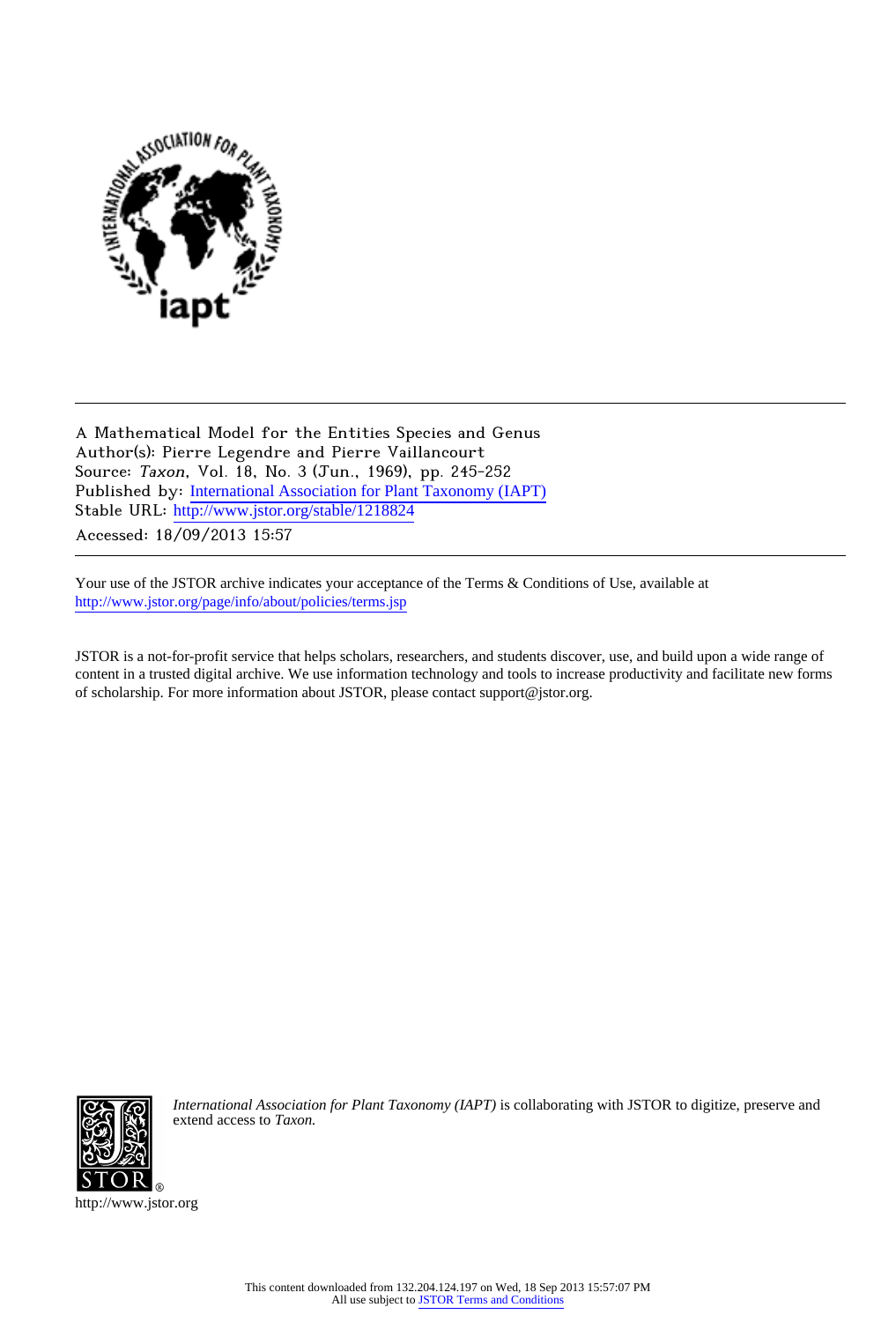## **A MATHEMATICAL MODEL FOR THE ENTITIES SPECIES AND GENUS**

**Pierre Legendre** \* and Pierre Vaillancourt \*\* (Montréal)

#### **Summary**

**The taxonomic entities called genus and species are, though very much in use, still vaguely defined. Through the study of different modem authors one can approximate their meaning to a sufficient degree of precision to allow the formulation of a mathematical model. The species will be defined as the set of all genetically similar individuals, barring differences that reside at the allele level. We will then consider the "species such as in nature" to be the union of certain vital neighborhoods in a multi-dimensional space, the said intervals obviously being those that correspond to the given species. This concept will be used to define, with an evolutionary tree pattern, the genus. The genus will then be the set of species, linked by monophyletism, that form an evolutionary peak in the space of "conditions of life".** 

#### **Resume**

Les entités taxonomiques que l'on appelle genre et espèce sont encore sujettes à l'arbitraire, **quoique ces mots soient dans la bouche de tous les biologistes. En se basant sur les reflexions d'auteurs modernes, il est cependant possible d'en venir a des definitions de genre et d'espece qui cement d'assez pres le probleme, dans l'etat actuel des connaissances, et de batir sur elles un modele mathematique. L'espece sera d'abord definie comme l'ensemble des individus genetiquement similaires, a des differences d'alleles pres. Puis l'on considerera qu'ecologiquement, l'espece telle qu'elle existe dans la nature sera l'union des "voisinages vitaux", dans un**  espace multi-dimensionnel, de ces individus génétiquement similaires. Cette notion sera utile dans la définition du genre, qui sera basée sur le modèle de l'arbre évolutif. Le genre est **defini comme l'ensemble des especes, reliees par monophyletisme, qui, dans l'espace multi**dimensionnel des conditions de vie, forment un agglomérat appelé un sommet évolutif.

### **Introduction**

**When discussing the limitation of species and genera, which are the most important and distinct units in the biological hierarchy, scientists often disagree as to how these units should be defined. For those who think such taxa exist only in the mind of man who has created them for his convenience, definitions are of no significance, whereas evolutionists see in these units distinct evolutionary steps which have an existence in nature quite independently of man. The latter opinion, which seems to be predominant among modern zoologists but rarer among botanists, has demonstrated that the only way of defining what they call the biological species is by aid of its reproductive isolation; that this unit is real is not only supported by numerous biological observations but also by common logic (Lehmann, 1967). We cannot express modern evolutionary opinions on the natural biological hierarchy better than did Mayr (1965) when he said: "The grouping of organisms found in nature is the result of two evolutionary processes, the splitting of phyletic lines owing to speciation, and the unequal subse-** 

**<sup>\*</sup> Department of Zoology, McGill University, Montreal, Quebec.** 

**<sup>\*\*</sup> Departement de Mathematiques, Universite de Montreal, Montreal, Quebec.** 

**Present address of both authors: Department of Biology, University of Colorado, Boulder, Colorado 80302, U.S.A.**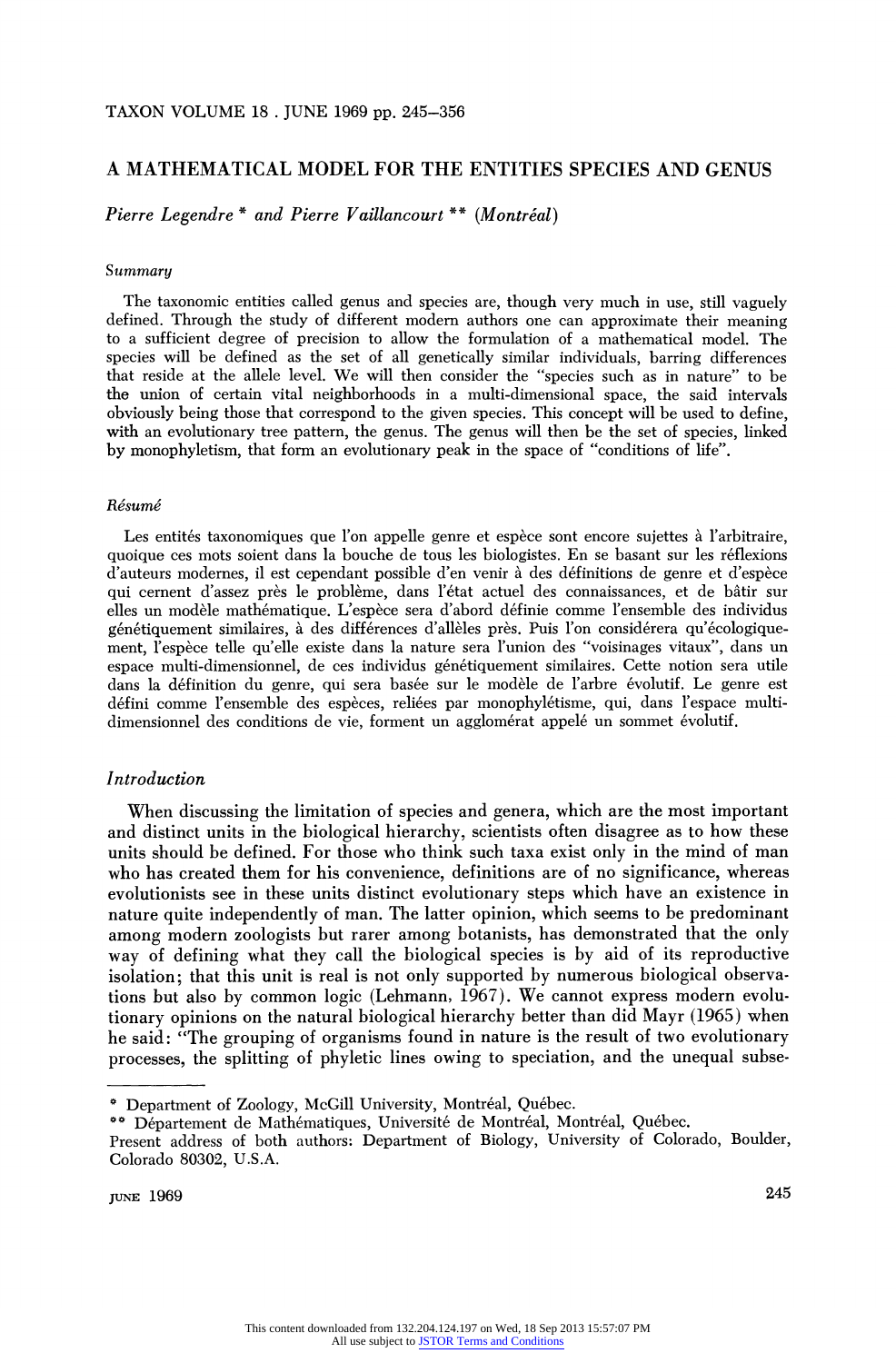**quent divergence of such lines. Information on such past events is contained in the genetic program of all organisms. The classification of historically programmed organisms differs in principle from the classification of inanimate objects. The taxonomist, when grouping species into lower taxa and such lower taxa into higher taxa, must base his decision on the evaluation of the historically given information content of the organism to be classified".** 

**In the age of computers, time has come to attempt to form models of the evolutionary units so that their mathematical background can be better clarified. We have tried to formalize the presently existing propositions of the structure of biologically definable taxa of biota whose reproduction is based on allogamy. Though some of our results may perhaps be generalized to be used for all organisms, we do not discuss such possibilities at present.** 

### **The generic concept**

**Generic concepts have recently been discussed from various points of view by several biologists, notably Mayr (1942), Simpson (1961), Tutin (1956), Davis & Heywood (1963), Anderson (1957), Love (1963) and Kirpicznikov (1968). As to the**  difficulties of defining natural genera, Löve (1963) pointed out: "Morphological **characters have always been and will always be the main criteria for the identification of a genus, but other methods may be found to be more reliable for definitions of its boundary. Thus, embryological distinctions and also anatomical characteristics have been used with considerable success in distinguishing critical genera, and so have some biochemical and serological methods. Lately, certain palynological peculiarities have been shown to be of great importance, and so have also some cytological features".** 

**This explains why one can easily question the definition of a particular genus: the norms being so vaguely defined, they can only be considered as one of the steps in**  the approximation of a "true" definition of this genus. In this way, Löve (1963) said **that "there has been a tendency to regard the size of genera as some kind of an**  indication of their degree of artificiality, ... it certainly was true for the much-tooinclusive fern genus *Dryopteris* until its recent revision". The old *Dryopteris* genus has recently been split into several genera: Dryopteris  $(n = 41)$ , Phegopteris  $(n = 1)$ 30), Thelypteris ( $n = 34$ ), Lastrea ( $n = 35$ ), and Carpogymnia ( $n = 40$ ), which are **morphologically and cytologically distinct and well-defined, contrary to the older aggregate.** 

**But what can be the criteria for the definition of a biologically strictly limited genus? In choosing modern taxonomical criteria, Cain (1956) pointed out: "The genus is the lowest obligate category for which invariably only comparative data, corrected as far as possible from all data bearing on actual phylogeny, are available. It is a natural group of species, monophyletic ... and arbitrarily delimited at any one moment in time when either it merges backward and forward into phyletically continuous forms, or phyletic lines exist half-way in their affinities between it and a contemporary related genus and could be equally well included in either. Since the entities it contains are so far being monotypic units, it is not surprising that some genera are known which are clearly natural groups yet cannot be diagnosed at all, since every character confined to them is lost or modified in one or more forms, the remainder of whose characters suffice to establish their membership in the group.... The aims of (experimental taxonomy) are to identify evolutionary units, and by experiment to determine their genetical inter-relationship and the role of the environ**ment in their formation".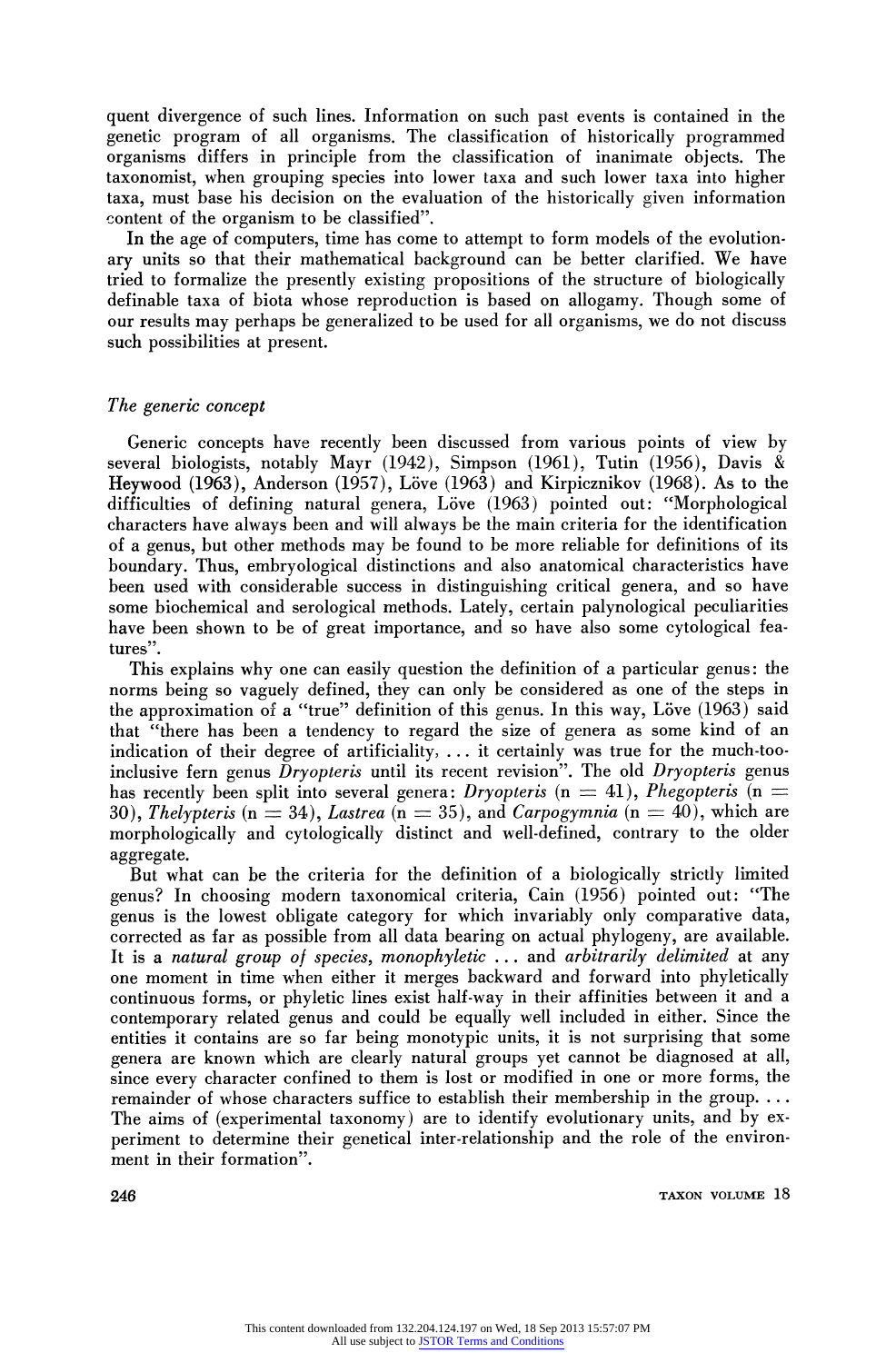**In other words, the biologically distinct genus may be defined as a category**  including only species that are naturally related by monophyletism (genetic concept); **this category may also be arbitrarily delimited so as to correspond to the intuitive idea that one has of an evolutionary peak that is distinct from any other closely related peak (evolutionary concept).** 

#### **The species concept**

**For the understanding of the following formal definition of a genus, it will be useful to clearly understand what is meant by the species category. This can best be done if certain mechanisms of speciation are understood.** 

**According to Love (1964a), we may say that "each species is a reproductive community. It consists of populations, each of which is an expression of an integrated gene pool. .. Evolution below the species level is characterized by a continuum of variations and not by a succession of distinct types" as on the specific level. Each species "constitutes the stage of evolution when a major genetical system becomes closed and loses its ability for interbreeding and fusing with other such systems".** 

**"The processes leading to reproductive isolation ... include all those differences which prevent two populations from exchanging genes through the formation of fertile**  hybrids, actually and potentially". And he continues (Löve, 1964b): "The processes **leading to reproductive isolation are the processes of speciation in the strict sense.... Reproductive isolation is brought into being either by changes on the genetical arrangement within the chromosomes or simply by ... the abrupt and instantaneous creation of a very effective barrier to reproductive miscibility by means of changes in the number of chromosomes".** 

**We may conclude that a species is the smallest group of populations participating in a closed genetical system, reproductively isolated and morphologically somewhat different from any other species. Ecologically, the species consists of a group of individuals representing an adaptive peak, because of the success of their genetic composition in a certain ecological range.** 

#### **Model of species**

**First we draft the model of the species as a genetic unit. We consider, in this part, the species as a relatively stable object. Since if we take into account all the possible variability of species, and the cases of hybridization, mutation, and sex differentiation, the model will be too elaborate for the purpose of the present work.** 

**In this connection we consider the genetic unit that we call a species as an evolutionary peak, whereas the genus is a group of species related by monophyletism and forming together an evolutive peak.** 

**Genetic definition of species. Before giving the mathematical model of the biological species and genus the following explanations must be given. The numbers in parentheses correspond to those in the following section on the mathematical form of the model.** 

(1) We define a  $\Sigma$ -gene as a gene considered as being the set of all its possible alleles, **to which we add a naught allele, corresponding to the lack of this gene. Each allele**  of the i-th  $\Sigma$ -gene will be denoted  $\Sigma_{i, \alpha_i}$  etc.  $\alpha_i$  varies from 0 to  $v_i$  where  $v_i$  is the maximum number of alleles possible for this gene.  $\Sigma_{i,0}$  is the lack of the gene. The **total number of existing genes is finite and is equal to K.** 

**JUNE 1969** 247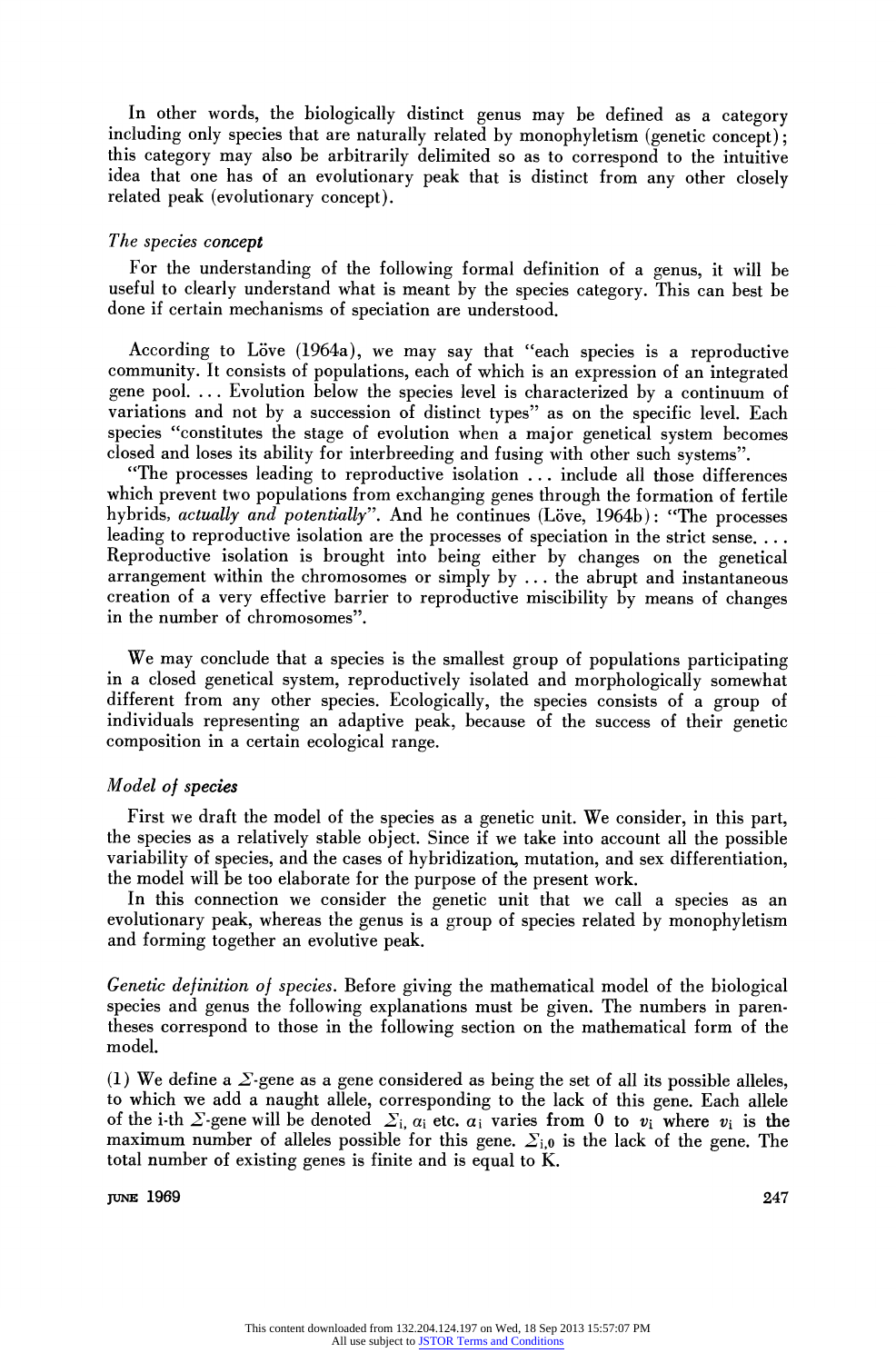**(2) In the chromosome complement of an individual, there are two corresponding**  chromosomes, including two corresponding alleles for each gene. The  $\Sigma_i$  are the different genes of one of the series of chromosomes, and  $\sum_{i=1}^{n}$  the different genes of the other. Different alleles of  $\sum^*$  are  $\sum^*$ ,  $\beta_i$ . The two corresponding alleles of an individual will form a pair  $(\Sigma_i, \alpha_i, \Sigma^*_{i}, \beta_i)$  or an element of all the possible pairs of **alleles. The set of all the different pairs of alleles of a single gene will be regarded as**  the cartesian product of the set  $\Sigma_i$  by the set  $\Sigma^*$ .

**(3) The set of all possible combinations of genes that exist, each gene represented by a pair of two alleles, is the set of all the possible K-tuples, where each element of a K-tuple is a pair**  $(\sum_i a_i, \sum_i^* b_i)$ . This set will be called P.

(4) In this set, we take a subset  $\overline{P}$  such that, in this subset, we eliminate all the combinations of alleles in which there is one naught allele  $(a_i = 0)$  and one real allele  $(a_i \neq 0)$ .

**(5) We define a genetic individual as an element of the set P. The genetic individual represents the class of all the individuals that are genetically similar in all of their alleles. It is possible to find two individuals that are the same genetic individual, in the case of identical twins, or after vegetative or apomictic reproduction.** 

**(6) Any individual will receive its genes from the major set of all the possible combinations of genes, taking two naught alleles for a gene that is absent. This means that for every individual there exists a corresponding and unique set of genes. We define G(x) as the set of genes that appear in the complement of the genetic individual x.** 

**(7) Consequently, a species will be the set of all the individuals that have the same genetic load, including the possible variation of alleles in each gene. The species**  of the genetic individual x will be noted  $\overline{G(x)}$ . As mentioned in a preceding para**graph, this definition does not include chromosomal differences between males and females, etc.** 

**Ecological notion: the species such as in nature. (8) A geometrical representation of the species, which corresponds to the genetic definition, might also serve as a definition; but we will regard it only as a representation. Hence the species is characterized as something that lives in a certain well delimited environment, or in other words as a little evolutionary peak as defined by Dobzhansky (1951, p. 9). First, the set of all the external conditions Ai that may influence the life of an individual needs to be defined. As examples, we may talk about temperature, time, pressure, concentration of water, etc. The units of the different Ai are also different units. Then, the cartesian product of all the Ai, elements of the set of conditions, is defined as the multi-dimensional space CD of the conditions of life of the individuals. Time is one of our coordinates, and the life of an individual corresponds to a continuous line in the multidimensional space CD.** 

**(9) Here we define the vital neighborhood of the individual x along the i-th condition, as an interval in the line that may represent, in a graph, the condition Ai. As an example, the vital neighborhood of a Beetle along the Temperature condition, will be**   $(0^{\circ}$  C.,  $35^{\circ}$  C.).

**(10) Then we want to consider the range of all possible conditions under which a given genetic individual may exist. This will obviously be the cartesian product of all the vital neighborhoods corresponding to this individual (product taken over i). Geometrically this forms a sort of hypercube embedded in a multi-dimensional space.**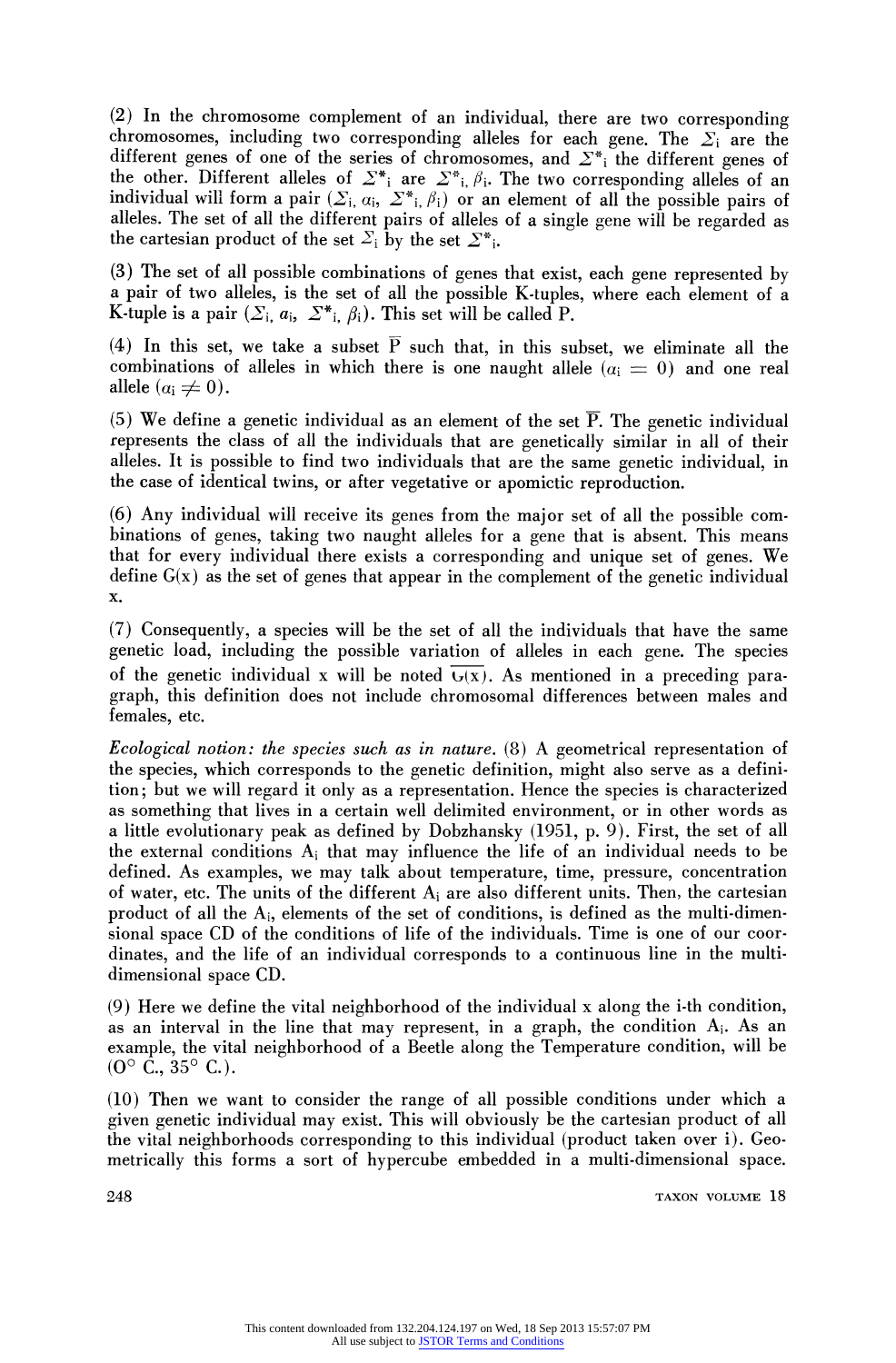**Hence it is the maximal such hypercube in which the given genetic individual may**  exist. It is called the total vital neighborhood of x, and will be given the sign  $W_x$ .

**(11) If we were to consider the union of all total vital neighborhoods for individuals**  that utilise the same genes as x, i.e., for all individuals element of  $\overline{G(x)}$ , we would **have a sort of physical (though multi-dimensional) representation of the domain in which these individuals can exist. We may say that this new neighborhood represents the "species such as in nature" understanding that this is the species of x. We can say that the species of x is represented by [x]. We can differentiate the representa**tions of the species by indexing them properly:  $[x]_1, [x]_2, \ldots, [x]_n$ . We will call Q the set of all the representations  $[x]_i$ .

# **Model of genera**

**(12) All the species that exist in nature are related by the evolutionary tree, which is a graphical representation of the pattern of evolution, joining all the species by phyletic lines. The last common branching point of two species is their last ancestor.**  Let us introduce of few notations. Given n species  $\overline{(G(x)_1, \ldots, G(x)_n)}$  we shall designate their last common ancestor by  $(\overline{G(x)}_1, \ldots, \overline{G(x)}_n)$ . Given a species  $\overline{G(x)}_i$ , we designate the set of all its descendants (species above it) by  $\overline{[G(x)]_i}$ . With this we can introduce the important concept of phyletic closure of a set of species  $(G(x))$ , ...,  $\overline{G(x)_n}$ . It will be  $\overline{G(x)_1}, \ldots, \overline{G(x)_n}$ . This corresponds to the branch of the phyletic **tree above the last common ancestor of the set of species under consideration.** 

**(13) Theoretically the space of conditions CD is a metric space, i.e., a space in which we can define a distance between points or clusters of points. In the case which concerns us a metric space is a finite dimensional vector space along with a function d which assigns a real number to each pair of points of the space, and is such that** 

1) 
$$
d(x, y) \geq 0 \iff x = y
$$

$$
2) d(x, y) = d(y, x)
$$

$$
3) d(x, y) \leqslant d(x, z) + d(z, y)
$$

**where x, y and z denote points of the space. For a given space, different functions d may serve as metrics, even if they do not assign the same number to a given pair of points. One can for instance, through the use of a proper metric, attach a weight to certain coordinates. If two species differ only by their time of occurrence, their**  distance can be very small. A given species might also occupy a very large territory, though it's diameter  $(\delta ([x]_i) = \max d(a, b); d(a, b) = \text{diameter of } [x]_i)$  is  $d(a, b)$ ;  $d(a, b) =$  diameter of  $[x]_i$ ) is  $\mathbf{a}, \mathbf{b} \in [\mathbf{x}]$ 

**still quite small, again by use of the proper metric. Hence if we consider the clusters formed by the species as in nature, we can say that they are more or less distant from each other. A group of species R will be said to form an evolutionary peak when for**  every object [x]<sub>i</sub> corresponding to the species  $\overline{G(x)}$ <sub>i</sub>, given a representation [x]<sub>j</sub> **that corresponds to a species that is not in R, we can find another representation [x]k, corresponding this time to a species in R, such that the distance in CD between**   $[x]_i$  and  $[x]_j$  is less than the distance between  $[x]_i$  and  $[x]_k$ ,  $[x]_k$  being different from  $[x]_i$ .

**(14) We want a genus to be formed of species phyletically related. In other words, we want them to have a good deal of their genetic load in common. Hence, they should also be close in CD. In order to test if a given set of species S form a genus,** 

**JUNE 1969 249**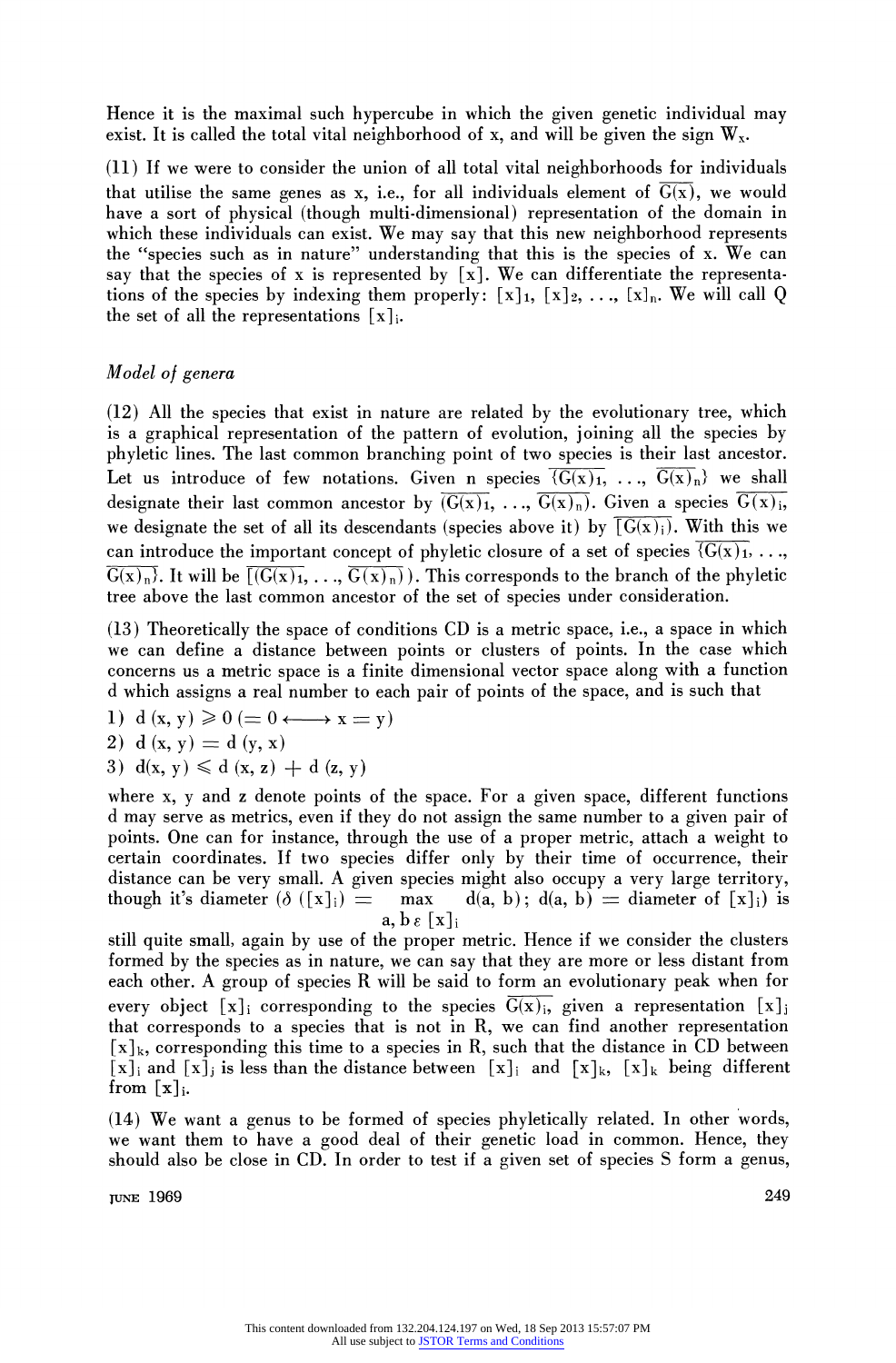**the following must be done. We commence by isolating a given set of species S+ containing S and having the two following properties:** 

- **1) they are phyletically close;**
- **2) their representations seem to form an evolutionary peak.**

We now consider the phyletic closure of  $S^+$  and apply to it a test to determine if it **is an evolutionary peak small enough to be naturally considered a genus, and not a family or phylum. If not, we try again after having removed some of the elements of S. The set of species obtained in the last step of this process will be called the genus of S. We can now say that a genus is a given set of species S, such that S is equal to its phyletic closure and such that the set of representatives of S form an evolutionary peak small enough to be arbitrarily acceptable as a genus.** 

#### **MATHEMATICAL FORM OF THE MODEL**

- **Notations: c= subset**   $\epsilon$  = element of, in  $\Theta$ ,  $\ell$  **=** such that  $\longleftrightarrow$  = if and only if  $E =$  there exist  $\Psi =$  for every  $\Pi$  = cartesian product  $U =$  union
	- **1.** Definition: Let us define  $\Sigma_i$ , the i-th  $\Sigma$ -gene.
	- **2. Definition:** Let us define  $\sum^*$ ; the gene corresponding to  $\sum_i$  (equal to  $\sum_i$ ).  $\sum^*$ ;  $= {\sum^*}i$ ,  $\beta_i$ ).  $\Sigma_{\mathbf{i}} = {\{\Sigma_{\mathbf{i}, \alpha\mathbf{i}}\}} = {\{\Sigma_{\mathbf{i}, \alpha}, \Sigma_{\mathbf{i}, \beta}, \ldots, \Sigma_{\mathbf{i}, \nu\mathbf{i}}\}}.$

**The two different alleles of a single gene that we find in an individual form a pair**   $(\Sigma_i, a_i, \Sigma^{\bullet}$ <sub>i</sub>,  $\beta_i)$   $\varepsilon \Sigma_i$  x  $\Sigma^{\bullet}$ <sub>i</sub>



- **3.** Definition: Let us define  $P = \prod (\sum_i x \sum_i^* i)$ . **i=l**
- **4.** Definition: Let us define  $\overline{P} c P \oplus x \in \overline{P} \longleftrightarrow (i' = 1, \ldots, K)$  $(\Sigma_{\mathbf{i}}, \alpha_{\mathbf{i}} = \Sigma_{\mathbf{i}, \alpha} \longleftrightarrow \Sigma^*_{\mathbf{i}, \beta_{\mathbf{i}}} = \Sigma^*_{\mathbf{i}, \alpha}$ .
- **5.** Definition: x is a genetic individual  $\longleftrightarrow$  x  $\epsilon$ **P**.
- **6.** Definition:  $\Psi \times \varepsilon \overline{P}$ , let us define  $G(x) = {\sum_i}/({\sum_i} \alpha_i, {\sum_i}^* \beta_i) \neq (0,0)$  in x.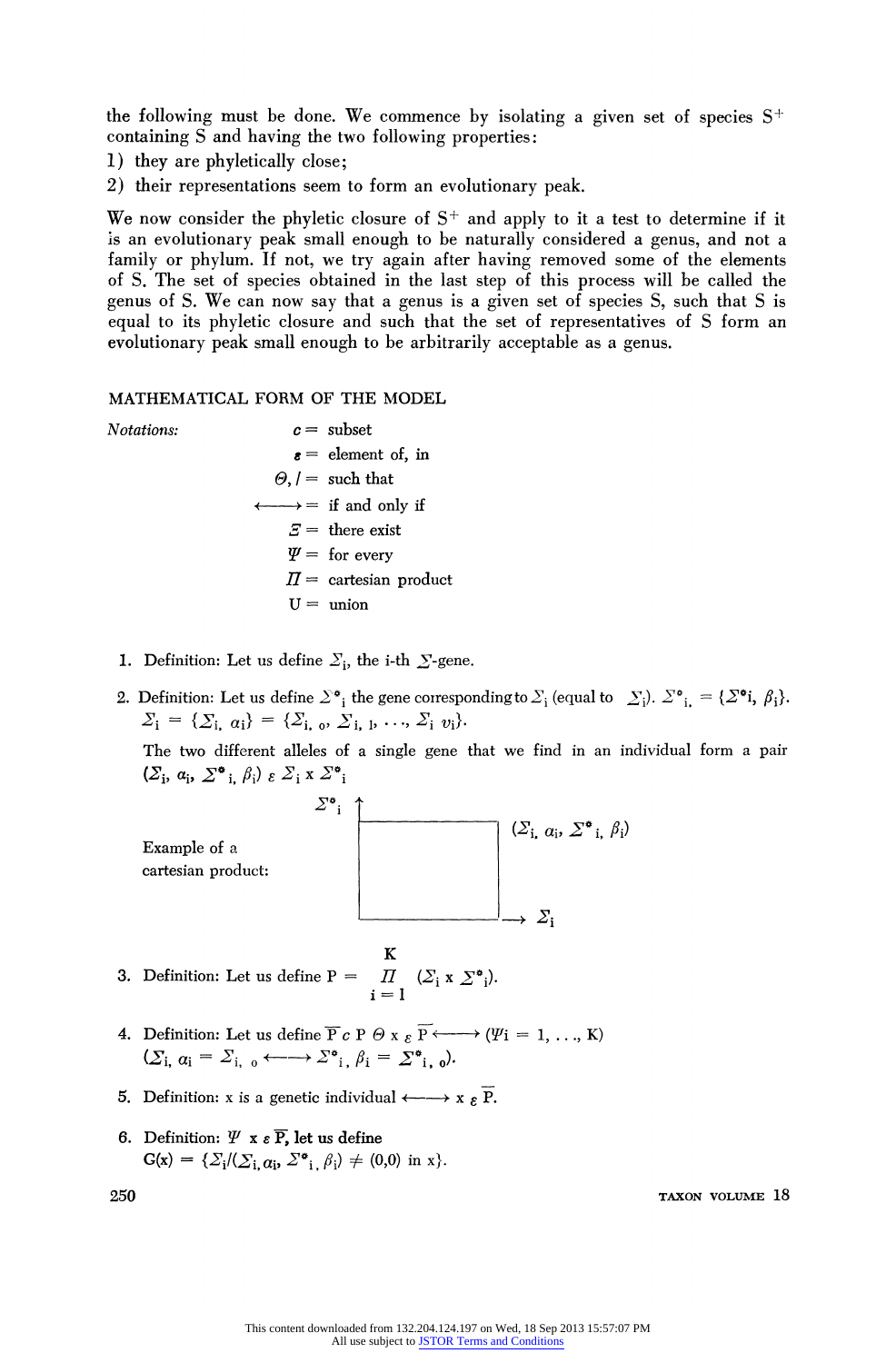- **7.** Definition: The species of  $x = \overline{G(x)} = \{y/G(y) = G(x)\}.$
- **8. Definition: Let us define {Ai}r the set of external conditions, and let us define**   $r \t1=$  $CD = \prod_{i=1}^{\infty} A_i$ .
- **9. Definition: The vital neighborhood of the genetic individual x according to the i-th**  coordinate is the interval  $V_i^* = (a_i, b_i) c A_i$  in which this individual can theoretically **exist.**
- **10. Definition: The total vital neighborhood of a genetic**

**r r individual x** is  $H = V_i^* = W_x c$   $H = A_i$ .  $i = 1$   $i = 1$ 

- **11.**  $[x] = U$  W<sub>a</sub> represents the species of x such as in nature. Let  $Q = \{[x]_i\}^n$  $a\epsilon\overline{G(x)}$  i = 1
- 12. Definition:  $\overline{G(x)}_1, \ldots, \overline{G(x)}_n$  = last common ancestor of the set of species  $\{\overline{G(x)}_1, \ldots, \overline{G(x)}_n\}.$

**Definition:**  $[\overline{G(x)}_i]$  = the set of all species descending from  $\overline{G(x)}_i$ .

**Definition:**  $[(\overline{G(x)}_1, \ldots, \overline{G(x)}_n)] = \text{phyletic closure of the set of species } \{(\overline{G(x)}_1, \ldots, \overline{G(x)}_n)\}$  $G(x)<sub>n</sub>$ .

- 13. Definition: a function d:  $X \times X \rightarrow R$  (reals) is called a metric on the vector space X if
	- 1.  $d(x,y) \ge 0$  (=  $0 \leftarrow \rightarrow x = y$ )
	- 2.  $d(x,y) = d(y,x)$
	- 3.  $d(x,y) \leq d(x,z) + d(z,y)$

**where x, y and z denote points of the space.** 

**Definition:** a subset A of the metric space  $(X,d)$  is said to be of diameter  $\delta(A)$  =  $max d(x,y)$ .

**x,y e A** 

**Definition: a group of species R having as representatives the set**  $R^* = \{[x_i]\}\, R^* c Q$ **, is said to form an evolutionary peak when**  $\Psi[x]_i \in \mathbb{R}^* \Psi[x]_i \in \mathbb{R}^* \mathcal{Z}[x]_k \in \mathbb{R}^* \mathcal{Z}$  **d([x]<sub>i</sub>,**  $[x]_j$ )  $\langle d([x]_j, [x]_k)$ .

- **14. Definition: a genus is a set of species S such that** 
	- 1.  $S = [(S)]$
	- **2. the set of representatives of S form an evolutionary peak**
	- **3. the diameter of this set of representatives is small enough to correspond to the intuitive concept of a genus.**

*PUNE* 1969 *251*